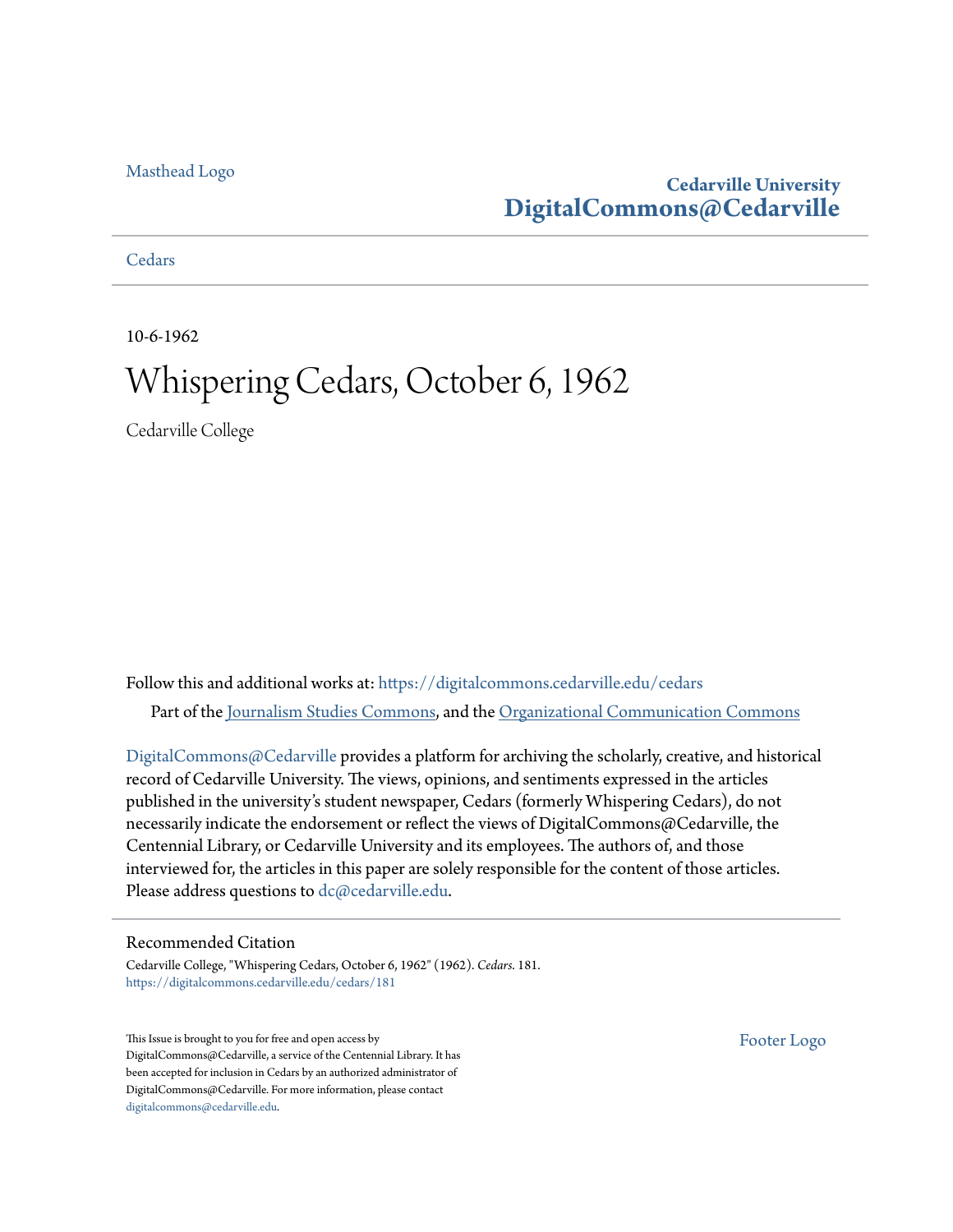# A Student Publication of Cedarville College  $WHI SPERING$   $CEDARS$

Vol. VIII Cotober 6, 1962 No. 1

## Enrollment Reaches 450 Mark

An increase of 21 students over first semester last year brings our enrollment to a record high of 454 for this semester.

 $\hat{\mathbf{v}}$ 

#### SEVEN NEW INSTRUCTORS JOIN CEDARVILLE FACULTY

Now that the confusion of registration line is over. and the excitement of starting classes has worn off, students are turning their attention to some of the new faculty members on campus. This year there are seven new faculty members and three return ing from working on degrees.

Dr. Clifford.Johnson, born and educated in Washington, has joined our administration as Registrar. He received a B.Ed. degree from Western Washington State College in 1949, his M. Ed. degree from the same in 1953 , and his Doctorate in Education from the University of Washington in 1962. He has taught grades four through nine in Washington and has had wide experience in administrative work on both elementary and secondary levels. Part - of Dr. Johnson's job is to co-ordinate the teacher training program between Cedarville College and Central State College and to give direction to institutional research which will be helpful in gaining teacher certification and regional accreditation.

(continued on page 3)

Enrollment by classes:

| $\rm F$ reshmen          |       | 154 |
|--------------------------|-------|-----|
| ${\tt Sphomores}$        |       | 122 |
| Juniors                  |       | 95  |
| $\operatorname{Seniors}$ |       | 68  |
| ${\tt Special}$          |       | 15  |
|                          | Total | 454 |

For several different reasons such as: finances. transfer, academic standing, and romances, the following number of students who were enrolled at the end of the previous school year did not return to Cedarville this fall:

| Freshmen   |       | 35 |
|------------|-------|----|
| Sophomores |       | 33 |
| Juniors    |       |    |
|            | Total | 76 |

For various reasons, such as:  $f\dot{r}$ nances, change of plans, or acceptance at other schools, 46 of the new students who were accepted did not matriculate. The question has been asked repeatedly, how could the College house and feed an additional 46 students if all those accepted had enrolled? With the present expansion program, the College will be able to care for 500 students

next year.<br>GEDARVILLE COLLEGE LIBRARY handische Onig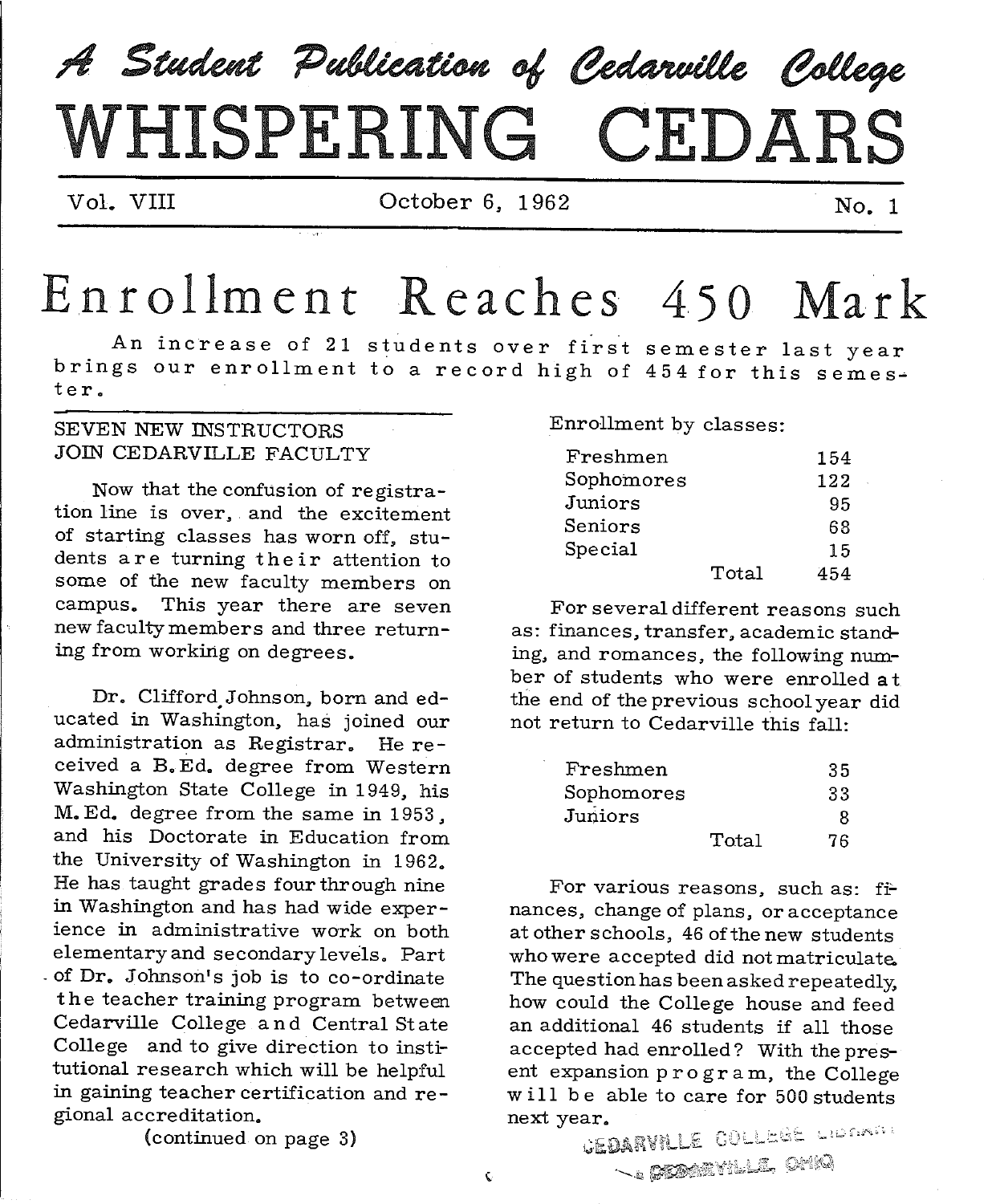#### EDITORIAL "WHAT'S IN A NAME?"

Doesn't everybody and everything deserve to have a name? Isn't a building or a dormitory considered a thing? Then can we ask the question, "Why don't all the buildings and dormitories on the Cedarville College campus have names?" Are we waiting for someone to give a large sum of money? Suppose that no one acquainted with Cedarville College has been blessed with great sums of money. Then what?

Other colleges much like our own have named academic buildings and dormitories after noteworthy professors or alumni. Cedarville has been especially blessed with a number of excellent professors, some of whom definitely deserve this honor. Even though they have not contributed a great sum of money, they have given of themselves and their services. Doesn't this warrant some recognition? If a person devotes his entire life to a particular college, doesn't he deserve to be recognized? This, then, could be the answer to solv, ing the problem of the unnamed buildings on our campus.

What is going to happen to the name of the so-called "Bookstore Dorm" after the bookstore moves? It definitely will not be the Bookstore Dorm any longer. How many years will the new dorm be called the "New Dorm"? Is it the new girls' dorm or the new girl's dorm?

Now that chapel is being held in the Alford Memorial Gymnasium, are we to consider this the ch ape 1 and Milner Chapel simply "Milner Hall"? Should Alford Gymnasium become '!Alford Auditorium"? Who knows the answer? It's for certain the students don't.

Where did the houses which the col-

lege purchased receive their names? Ofwhat significance are theytothe students who hear the names? Do they mean anything to the people of the community ? For instance: the Stick <sup>a</sup> House is known to Cedarville residents as the Townsley home.

Someone once asked what was.being done about this, and the answer received was that a committee was working on it. Who is on this .committee? what has happened to this committee? and what is now being done ?

Why aren't there name signs on the buildings that do have names? Some upper-class students st i 11 don't know which dorm is Bethel and which is Rife. New students and visitors have difficulty in finding their way around the campus because the buildings are not identified. Who would know that Harriman and Sticka belong to the college, since there is no external evidence that these are a part of the campus.

Why aren't there any signs as one approaches the city limits indicating the existence of a college? Many passing through on Route 42 know nothing of our existence. Wouldn't the wise thing be to put some signs up giving this information?

Just as people are given names, so buildings should be named, and people should be given some information concerning the "college home." Again <sup>I</sup>say, doesn't everybody and everything deserve a name?

Wouldn't the observance of the 75th anniversary of the chartering of the College be an appropriate time for naming some of the unnamed buildings? Wouldn't this be a good time to let people know that there is a Baptist college in Cedarville?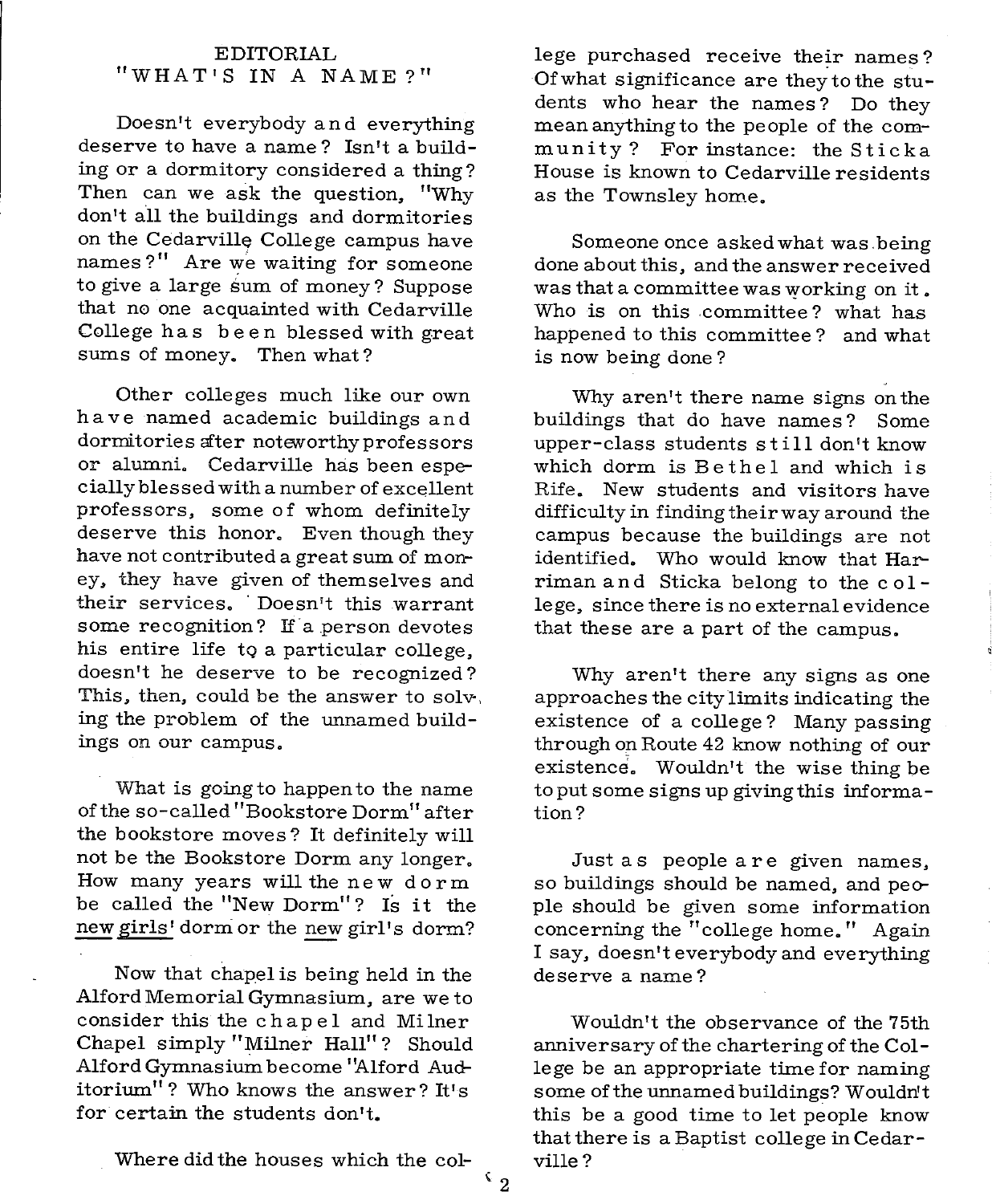#### SEVEN NEW INSTRUCTORS (continued from page 1)

Miss Joy Mackay, new Dean of Women, comes to us fr om Pennsylvania. She received both her B. A. and M. A. degrees in Christian Education from Wheaton College and is well trained for her work here. For the past two summers, she has worked at the Summer Institute of Camping on Word of Life Island and was also Executive Direc tor of Pioneer Girls for eleven years. Miss Mackay ha s done camping with Pioneer Girls and also with Percy Crawford's camps. At present she is teaching Introduction to Camping and Christian Education of Youth as well as helping with some of the counseling.

<sup>A</sup>graduate of Cedarville College, returning after receiving his master's degree in physical education from Western Reserve University, is Mr. Lane Moody. He has taught physical education in public sahools for three years and has served as a coach with these positions. Mr. Moody also works with the newly-formed intramural soccer group. He has never coached soccer before but is learning with the team.

Mr. Max Dowell is a new member of the psychology department. He received his B. S. from Bob Jones University in 1956, and his M.A. in Education Administration Supervision and Guidance from the University of Tennessee in 1958. He taught science in the Columbus, Ohio, public schools for two years and United States history and grammar in the Bexley School for over one year. At the college, he is teaching some psychology courses and is assisting in the college counseling program.

Miss June Kearney comes to our school from the same state as the Kennedy clan. She graduated from Taylor University last June with a B. S. in Education and is planning on starting work on her master's degree in the near future. Miss Kearney will teach swimming and gymnastics as well as the regular physical education courses. She is also supervising the girls' intramural program in basketball, softball, and ping-pong.

Mr. Edward Spencer, a native of New Jersey, received his B.A. in English from Ashland College and his B. D. from Faith Seminary. He was in the pastorate for nine years, four of these at a Baptist church in Loraine, Ohio. Before coming to our school, he taught E n g 1 i sh at Baptist Bible Seminary , Johnson City, New York. Besides teachingEnglish composition and other courses here, Mr. Spencer is adviser for the yearbook.

Mrs. Katheryne Dempsey joins both our faculty and staff as a part-time instructor in the English department and as secretary to the registrar. She admits to Canandaigua, New York, as her home town, but has lived in Ohio, Michigan, New York, and Venezuela. Mrs. Dempsey received her B. A. in English from Shelton College in 1961 and is making plans to begin work on her master's degree in January.

Mr. Dale Thomson returns home with an M. A. in Biology from Ohio State. Mr. Bruce Turnbull has completed all his doctoral requirements in chemistry for his Ph.D. from Western Reserve Universityand now must write his dissertation. Mr. George Lawlor has only to write his dissertation before receiving his Th. D. from Grace Theological Seminary.

3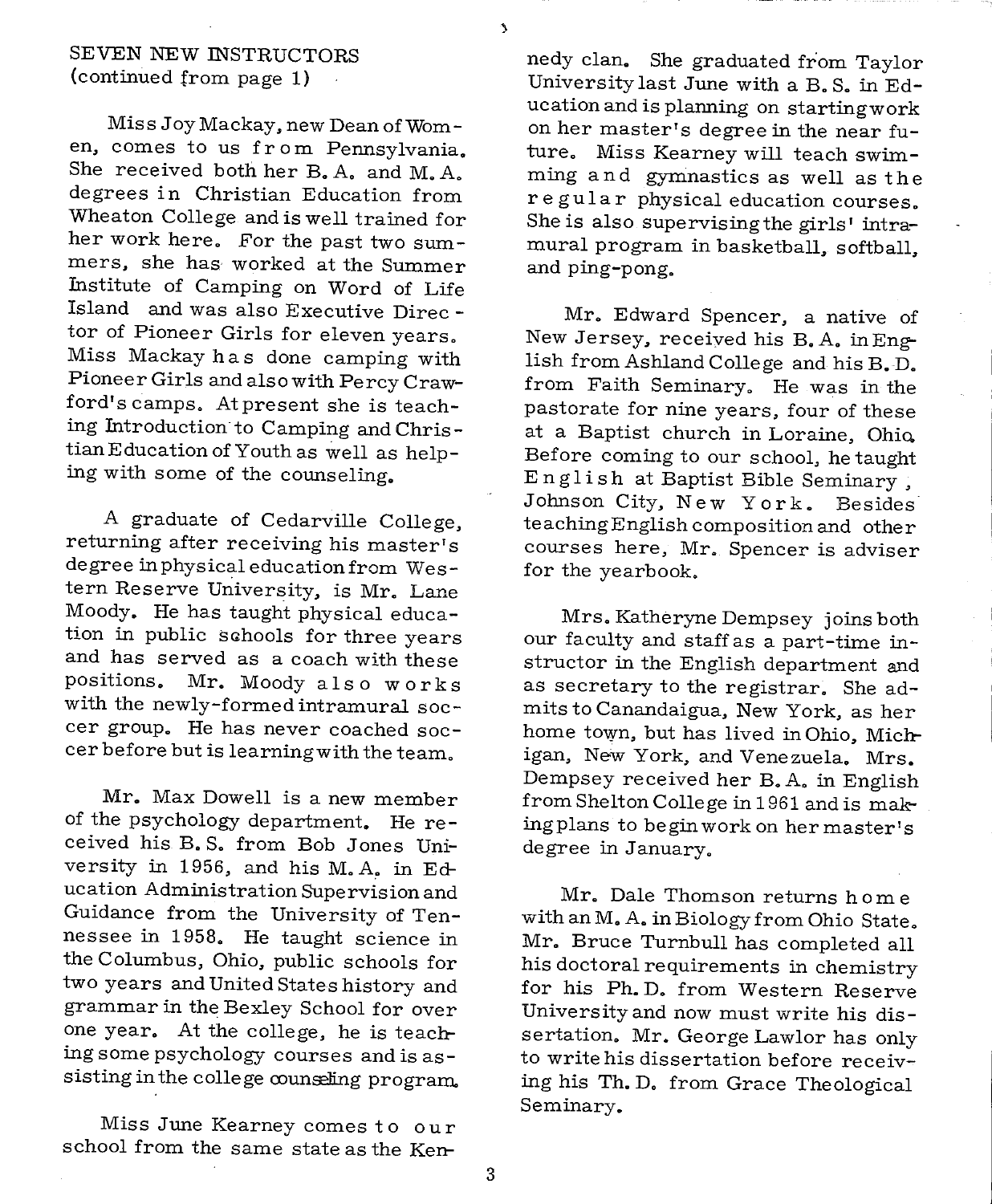#### ST. CLAIR'S CYCLING SERVICE SENDS STUDENTS SPINNING

<sup>A</sup>woman's scream recently attracted attention in the vicinity of the KennethSt. Clair home in Cedarville. Those who located the source found it to be Mrs. St. Clair shrieking as her husband took a corner at a high rate of speed on the tandem they were riding. Mr. St. Clair has established a reputation with his wife of being a reckless driver; so she would rather not ride on the back of a tandem which he is guiding.

She is usually content to stay at home to take care of their new business--a bicycle rental. This rental has made bike riding a popular sport in the town of Ce darville. Many college students, who at home scorn bicycle riding as childish, unashamedly take rides of an hour or more anywhere in the Cedarville vicinity.

Mr. St. Clair, who is a business teacher at Cedarville College, realized that a bicycle rental might be profitable when some college students asked to rent his children's bicycles last year. His idea for bike rental developed when he began taking daily bicycle rides at 6:30 a. m. with Mr. Fred J. Lutenberger, the local hardware dealer. On these before-breakfast trips, the two men mapped out routes which they found to be pleasant and interesting rides. These routes are now in the form of three separate maps which are avail able to all riders who wish to explore the country around Cedarville. Mr.

Being college bred has been de s cribed as taking a four-year loaf on the old man's dough.

St. Clair's next step was to purchase ten single bicycles and three tandems from Mr. Lutenberger.

The thirteen bicycles are kept busy most of the time, and especially on weekends. The tandems are very much in demand, so Mr. St. Clair plans to buy more for the spring season. He is considering the possibility of purchas ing some English bicycles for his growing business.

#### FROSH TAKE TRADITIONAL BEATING

"Where's your beanie, Freshman?" "Carry this tray! " "Sing 'I Love You Truly' to that girl over there." "Sound off." "You have a bad attitude!"

These are the magical words that Jack and Jill Freshman have been hear ing. Now at last it's all over. Soiled beanies, ridiculous apparel, rotten onions, wounded pride, tired muscles, egg-stained sweatshirts, soggy mat tresses, revolution and counter-revolution, black lists, and conviction riddled petitions all are forgotten, at least until next year.

Committee chairman Paul Carlson and crew climaxed the long awaited day with an ear-shattering finale. Thus, one of Cedarville's all-too-few traditions is relinquished to the class of '66.

- "Those sophomores sure have a bad attitude!"
- "This whole thing is silly."
- "I love you truly, truly, Dear."
- "I don't believe in it."
- "I can hardly wait till next year!"

4  $\hat{\mathbf{v}}$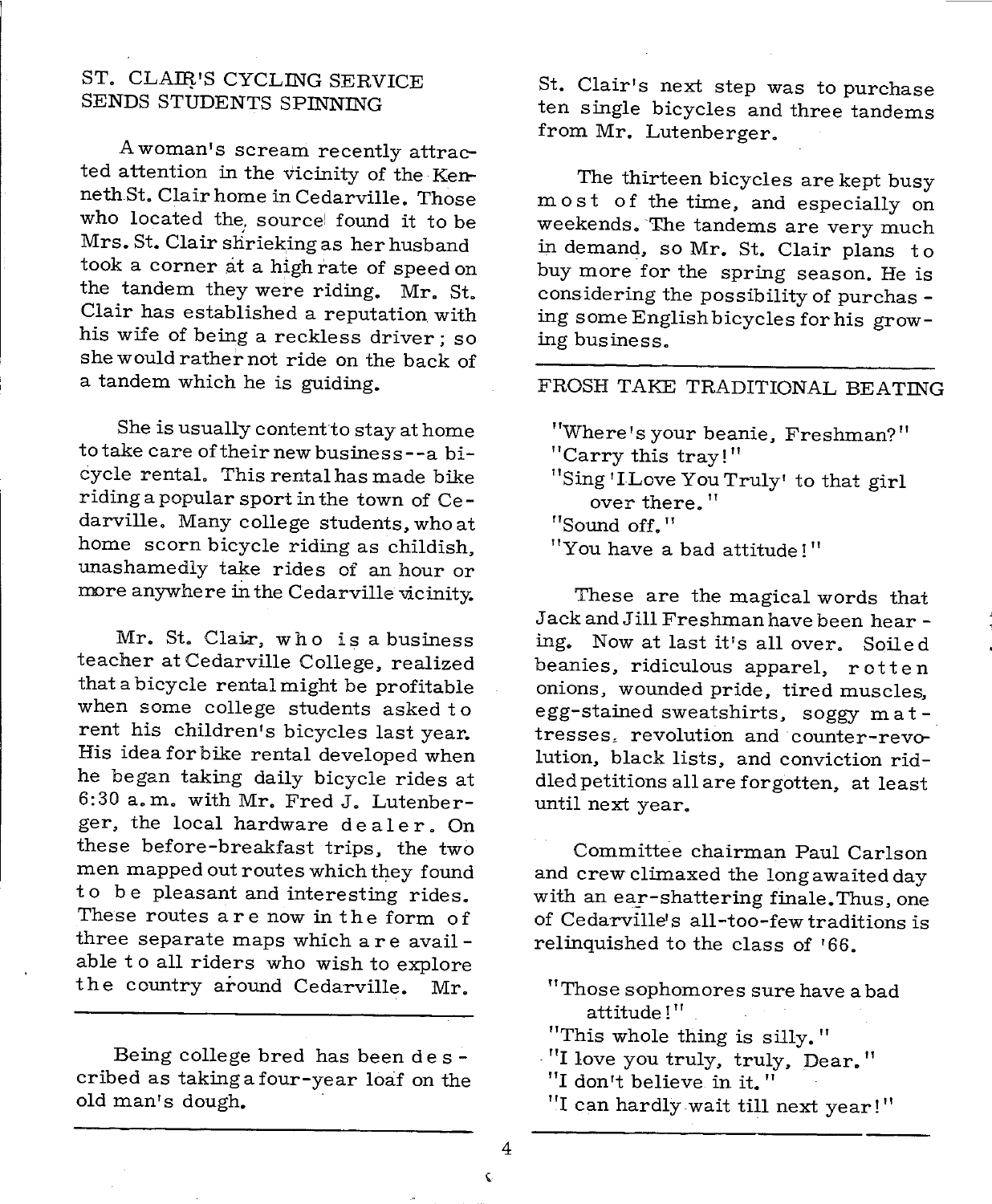#### CREWS SPEND BUSY SUMMER IMPROVING CAMPUS FACILITIES

The many improvements made on academic buildings, dormitories, and college grounds give evidence of a busy summer for the maintenance crews on the Cedarville College campus.

The most eye-catching change is <sup>a</sup> completely remodeled office suite for the President and Business Manager. The new furnishings, light birch paneling, acoustical tile ceiling; and tan carpet give an appearance of subdued elegance to these administrative offices.

At the south entrance·to the Ad ministration Building, a stone planter was built, new bumper blocks were added to the parking spaces, and one tree was removed from the faculty parking area.

Several major changes were found at the Bookstore Dorm. The first-floor lounge was converted into four new rooms for housing men, and both secondfloor entrances were painted. The cleaning of tree roots out of the drain has caused the old Bookstore parking lot "lake" to disappear.

Many repairs have been made in and around the other dormitories on campus. Cedar Hall has received paint jobs in two of its rooms and on the outside trim, plus the addition of new window shades. The appearance of Harriman Hall was enhanced by new sidewalk, curb, and gutter, and a portion of the attic was floored for trunk storage.

The white trim around Faith Hall was painted, the shingles .were given two coats of green stain, and the old screen wire was replaced with new on eight of the windows. The parking lot in front of Bethel Hall was changed to the rear of the building, a front lawn was started, and new drain tile was placed on the property.

Other repairs and changes include the new sidewalk laid from Faith Hall to Alford Memorial Gymnasium, extensive trimming of campus trees, and the removal of some unsightly shrubbery from the campus. The conversion of Milner Chapel to a classroom area necessitated the addition of a sixteen-foot blackboard, which can be raised to the ceiling.

Future improvements include the remodeling of the "old gym" into an auditorium. It will be equipped with <sup>a</sup> thirty-two foot stage and ample stagefoot-, and spotlights. With the removal of the bleachers, six hundred opera seats will be installed. The auditorium is to be completed by the first of November. The Women's Auxiliary of Cedarville College is now raising money for the purchase of stage curtains.

#### CAST BEGINS PRACTICE FOR HOMECOMING PAGEANT

November 16 and 17 are the dates for something new and excitingly different for Cedarville College. The Homecoming Pageant, "As the Cedar Grows," will be presented underthe direction of Mrs. Miriam Maddox. Although real rehearsals are impossible until the stage is completed, practice is already under way in the basement of the Maddox home. The pageant cast will consist of thirty-five to forty students and will depict the history of the school from the dedication of "Old Main" in 1895 to the present.

 $\mathbf{A}$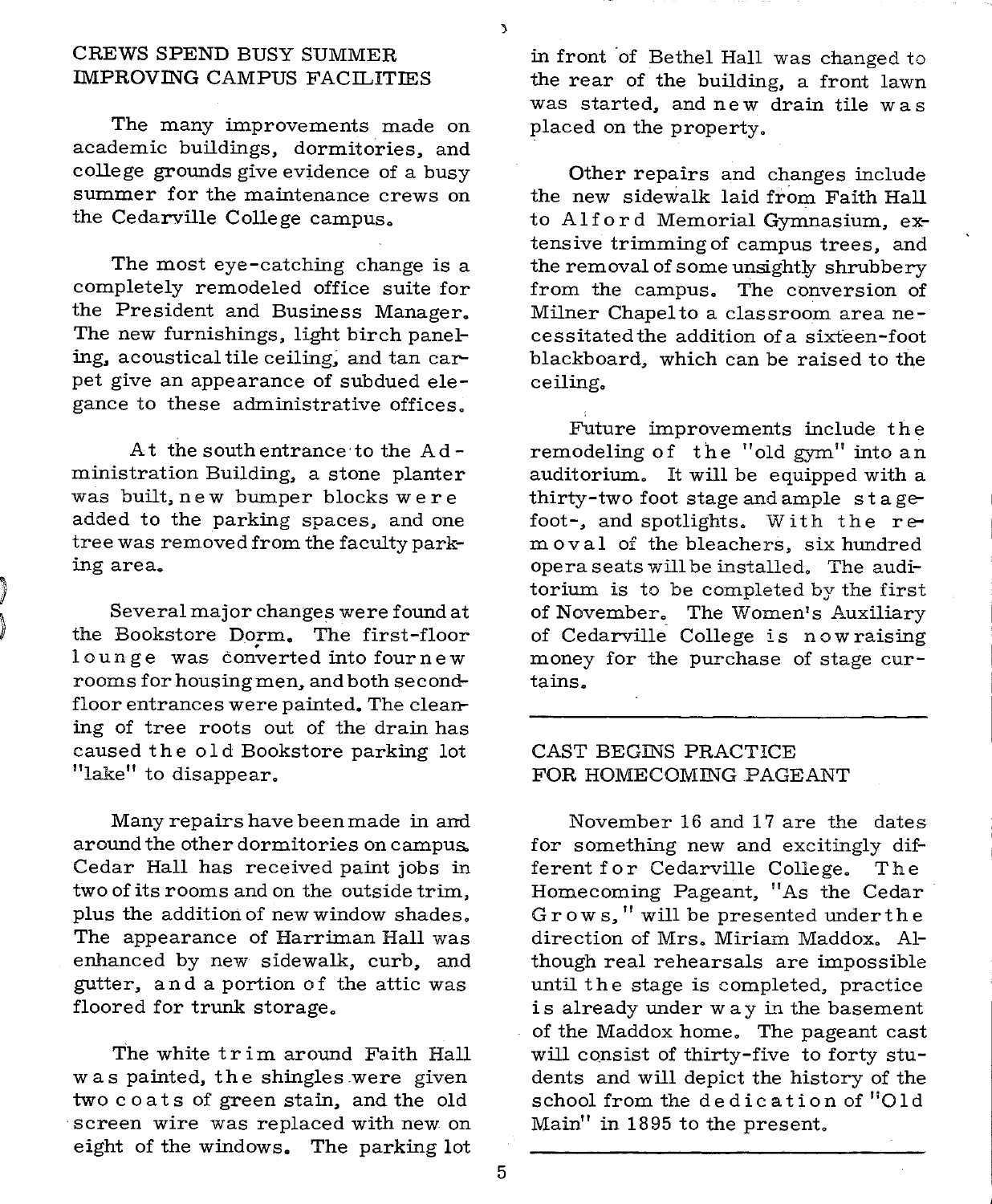#### EXPANDED FRESHMAN WEEK EVALUATED BY CLASS OF '66

The old days when Freshman Week consisted of eating. sleeping, and taking tests have been replaced by a busy schedule of orientation sessions. athletic activities. and visitingfaculty homes.

This "new" Freshman Week with its added attractions is on somewhat of an experimental basis. The administration is trying to establish an orientation time that prepares the new student for life at Cedarville College and at the same time is a pleasant experience for him.

In order to help plan for future Freshman Weeks. the Dean of Students gave the freshmen a chance to evaluate this year's orientation activities.

The visit to faculty homes was by far the most popular of the activities, with the visit to area parks and the friendliness of student and faculty personnel next in the order of things they liked best. The length of the total program and the slide lecture on Greene County were at the top of the list of things liked least.

The general reaction to the appearance of the college was that the. campus was neat, clean, and attractive, but some commented that the dorm rooms and classrooms were dirty when they arrived.

Besides evaluating this year's activities, the new students gave suggestions for improvements for next year. Thus Cedarville College is looking forward to even better Freshman Weeks in the future.

#### COLLEGE CONSTRUCTS OBSERVATORY TO BEGIN SPACE STUDY

The fact that the College is spending \$2500 for the construction of an astronomy observatorywas revealed in <sup>a</sup> recent interview with Mr. L. Bert Frye. instructor in physical science.

Mr. Frye explained that his department is expecting the ten-inch reflecting telescope for the observatoryto arrive soon. The telescope will come equipped with a focusing attachment with five eye pieces capable of a maximum of 450 power. An electric clock drive appara tus will be attached to the telescope to allow automatic tracing of a star once a fix has been taken.

A five-foot metal dome arrived earlier for the observatory but had to be returned due to damage received in shipment. The observatory will be built on the area northwest of the present athletic field. The contractor that is building the new gymnasium will lay the foundation and pour the floor slab for the observatory. but a few faculty members will finish the  $14 \times 14 \times 10$  foot structure.

November 15 is the expected completion date for the observatory. Professor Frye stated that groups other than the class in descriptive astronomywill be allowed to use the facility under his or some other qualified person's supervision.

#### NOTICE

All seniors are to see the Registrar soon to discuss graduation requirements.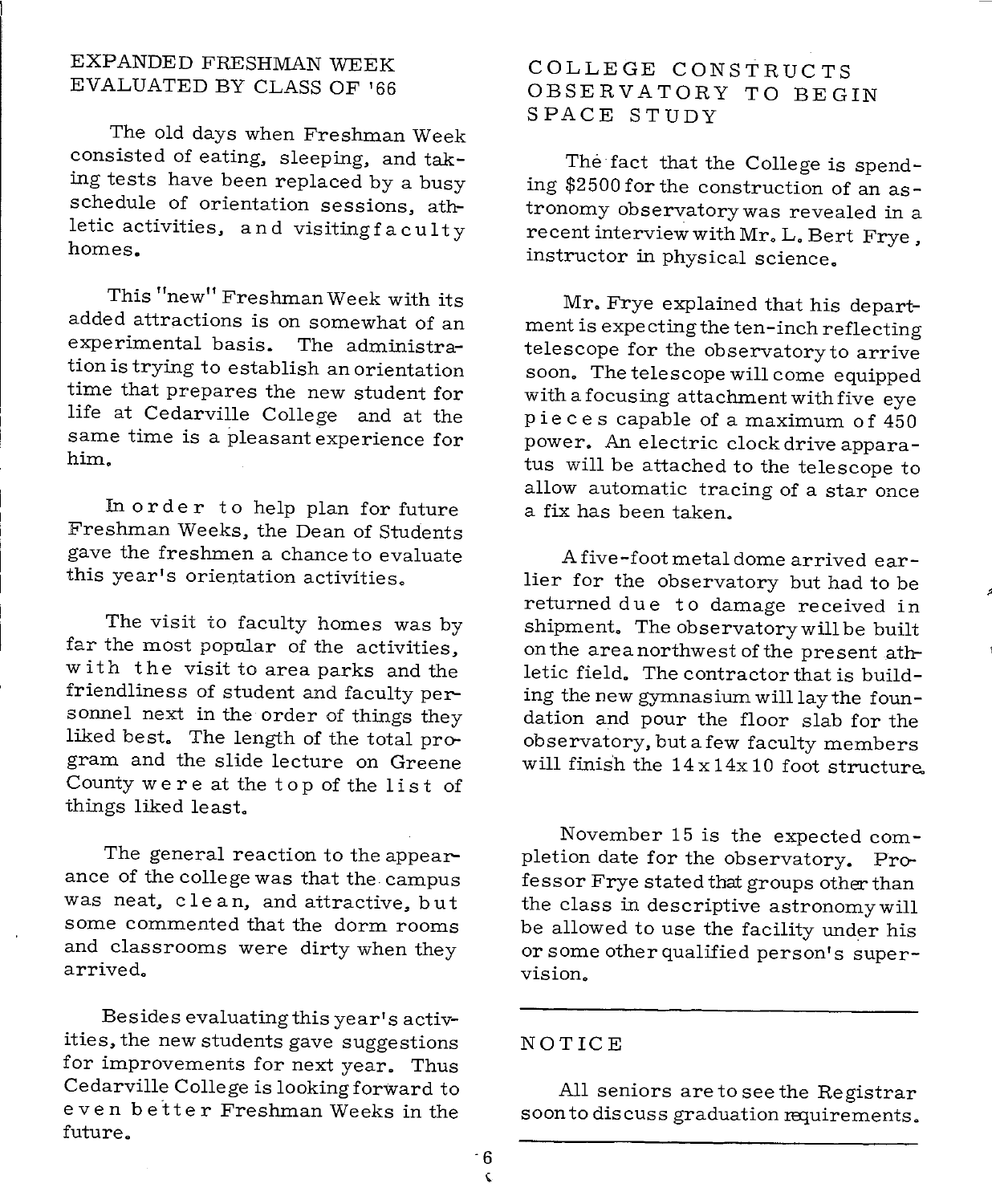As the fall semester opened at Ce darville College on Wednesday, September 12, several radical changes in student housing were noticed by returning upperclassmen. Harriman Hall, located across the street from the Big Wheel Restaurant, last year housed a select group of young men, but this year is housing an even more selected group of college women. Some of Harriman's occupants from last year are still in <sup>a</sup> state of shock after returning to their old haunts to find them now occupied by <sup>a</sup>group of girls who seem to feel that some of the rooms had never been cleaned s inc e the building was first erected.

Traveling up the street toward the main campus, the next change in dorm housing which one meets is Sticka House. Last year this home housed a few girls and the music department. This year the building is the home of many fellows and the music department, which has managed to keep its identity on the first floor. On the main campus, the Book Store lounge has been converted into an extension of the famous upstairs Book Store Dorm. Now that classes have been in session for awhile, everyone seems to have the dorm housing straightened out, but some have been heard to mutter around campus that "college is different. "

An importunate bench warmer in his senior year of school had never missed a practice session, never missed a game. It was the final game of the year and he was the only man left on the bench --finally his chance came. A playerwas injured, and he anxiously looked at his coach. His coach looked down the bench at him and said, "Get up, I'm sending in the bench.''

#### COLLEGE ACTIVITY CALENDAR

 $\overline{\mathbf{3}}$ 

| *                                                       |  |  |
|---------------------------------------------------------|--|--|
| ∗<br>Oct.<br>9 - Alpha Chi Cookout                      |  |  |
| ∗<br>11 - Fall Day of Prayer<br>Oct.                    |  |  |
| ∗<br>No classes                                         |  |  |
| ∗<br>Oct.<br>13 - All School Party                      |  |  |
| ∗<br>Sponsored by Senior Class                          |  |  |
| ∗<br>Oct.<br>15 - Kappa Delta Chi - Sticka 1            |  |  |
| ∗<br>Gamma Chi - Ad. 23                                 |  |  |
| ች<br>Oct.<br>18 - Modern Music Masters                  |  |  |
| ∗<br>Oct.<br>22 - Artist Series - Gleason               |  |  |
| ∗<br>Ledyard - World Traveler                           |  |  |
| *<br>Oct. 26 - Prospective Students' Day                |  |  |
| ∗<br>29 - Faculty Meeting<br>Oct.                       |  |  |
| *                                                       |  |  |
| *<br>Yearbook staff meets every Tuesday                 |  |  |
| ∗<br>at 7:00 p.m.; Student Council meets                |  |  |
| ∗<br>every Wednesday at 8:00 p.m.                       |  |  |
| ∗                                                       |  |  |
| * * * * * * * * * * * * * * * * *<br>∗                  |  |  |
|                                                         |  |  |
| "WHAT DO YOU WANT TO SEE<br>IN YOUR STUDENT NEWSPAPER?" |  |  |
|                                                         |  |  |
| Flo Cannon, Senior: more intellectual                   |  |  |
| articles.                                               |  |  |
| Linda Martin, Freshman: report on                       |  |  |
| music department.                                       |  |  |
| Vickie Curcio, Sophomore: no stale                      |  |  |
| reports, all new news.                                  |  |  |
| Ken Swigart, Junior: good sports cov-                   |  |  |
| erage.                                                  |  |  |
| Judy Couwenhoven, Sophomore: comics                     |  |  |
| and humor.                                              |  |  |
| Jody Ronk, Freshman: student spot-                      |  |  |
| light.                                                  |  |  |
| Howard Day, Junior: biting editorials                   |  |  |
| by and about the faculty.                               |  |  |
| Mark Haseltine, Senior: dating coun-                    |  |  |
| selor column with satire.                               |  |  |
| LouAnn Mahanna, Freshman: who's                         |  |  |
| who in the news.                                        |  |  |
| Phil Buchanan, Junior: something that                   |  |  |
| reflects that college students wrote                    |  |  |
| it, not Whistler's mother's boy                         |  |  |
| scout troup.                                            |  |  |
|                                                         |  |  |

Student Opinion Poll-a regular feature of the "Whispering Cedars."